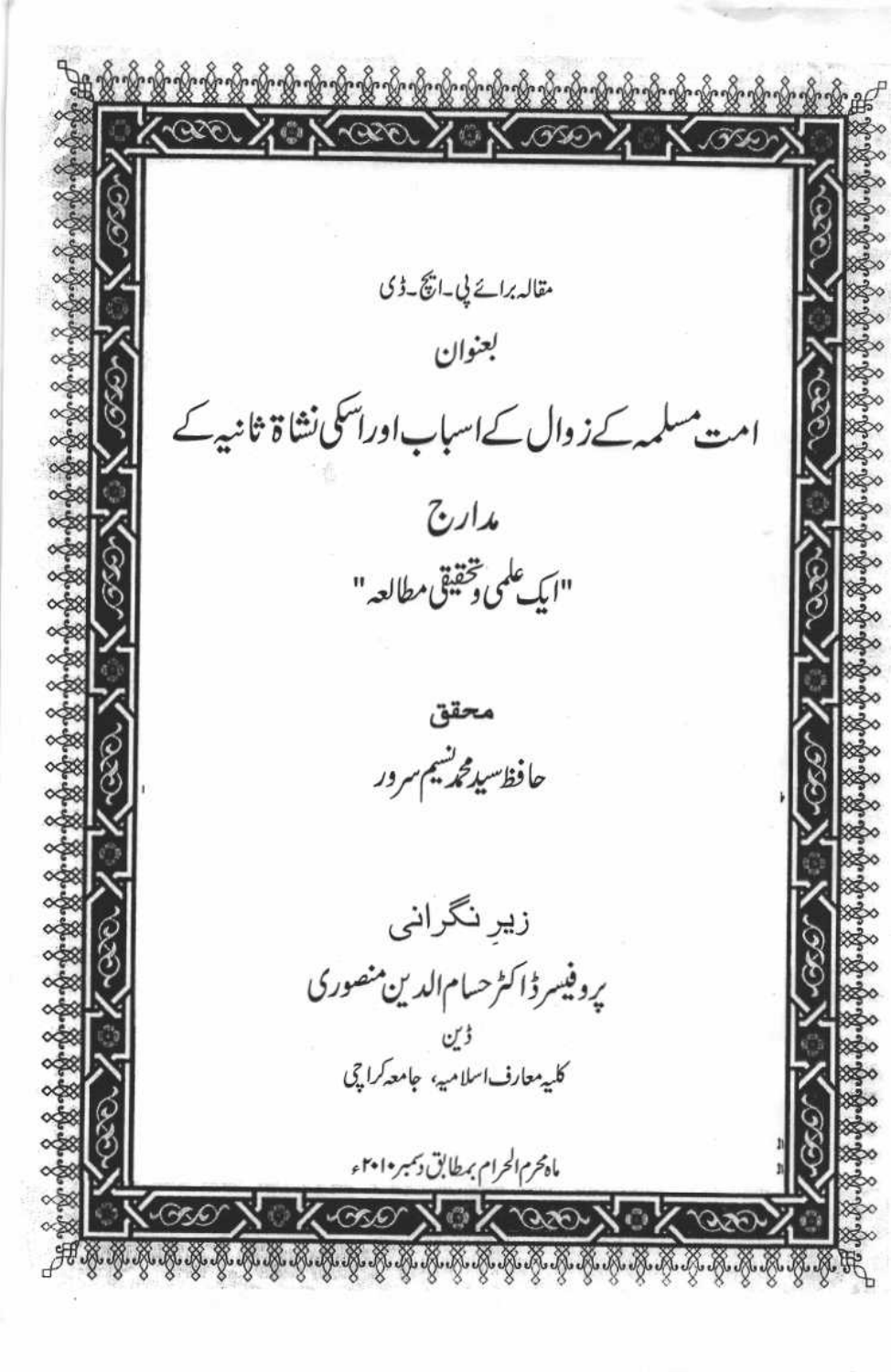

## **Faculty of Islamic Studies**

University of Karachi KAR.-75270

**DEAN** 

 $D_{model}$  $[O-1]$ -11



تصدیق کی جاتی ہے کہ حافظ سید گھریسے مرورولد سید محمد مصنین نے مقالہ بعنوان امت مسلمہ کےزوال کےاسباب اورانکی نشاۃ ثانیہ کے مدارج ایک علمی وشخفیقی جائزہ "بورڈ آف ایڈوانس سٹڈی اوریسرچ" کی اجازت سے میری نگرانی میں کھل کیا ہے۔ مقالہ ہذا پی انکچ ڈی کی شرائط کو یورا کرتا ہے۔انپذ اانہیں پی انکاؤی کی ڈگری کے ایوارڈ کے لیے جسے کرانے کی اجازت دی جاتی ہے۔

الزمامقا مرڈا کٹر حسانم الد ۋىن فىكلىقى آف اسلامك سنڈىز جامعه كراحي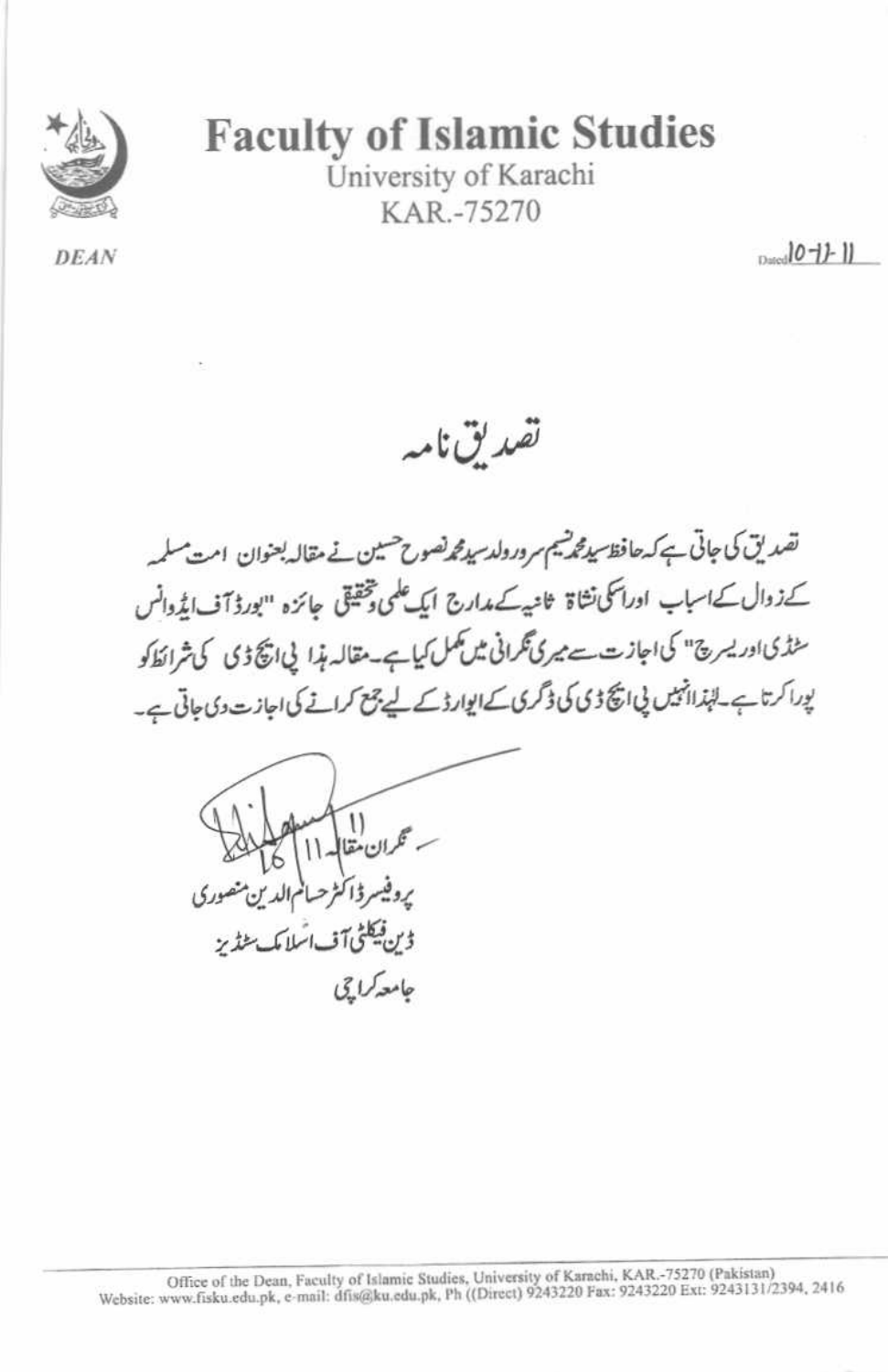

LE XXX

میں اپنی اس حقیر کاوش کوامت مسلمہ کے رہبراعظم، سیدالانسانیت، سرور دوعالم حضور نبى كريم حصرت مجم مصطفى تقطيقي كے نام معنون ومنسوب کرتاہوں کہ امت مسلمہ کی ازسرنوا بتداءدعروج آپ پالگیلی ہی کی *مر*ہون منت ہےاور حقیقت ہے کے کہ نشاۃ الثانیہ بھی ان کے دامنِ شریعت سے وابسة ہونے کےساتھ مشروط ہے۔

> فَانً فَضُلَ رَسُوُلِ اللَّهِ لَيُسَ لَهُ حَدْ'' فَيُعَرِّبُ عَنْهُ نَاطِق'' بِفَم

ہو نہی کتی بیاںہم سے فضیلت آپؐ کی حدے بھی آگے بہت آگے ہے رفعت آپ کی

BRAS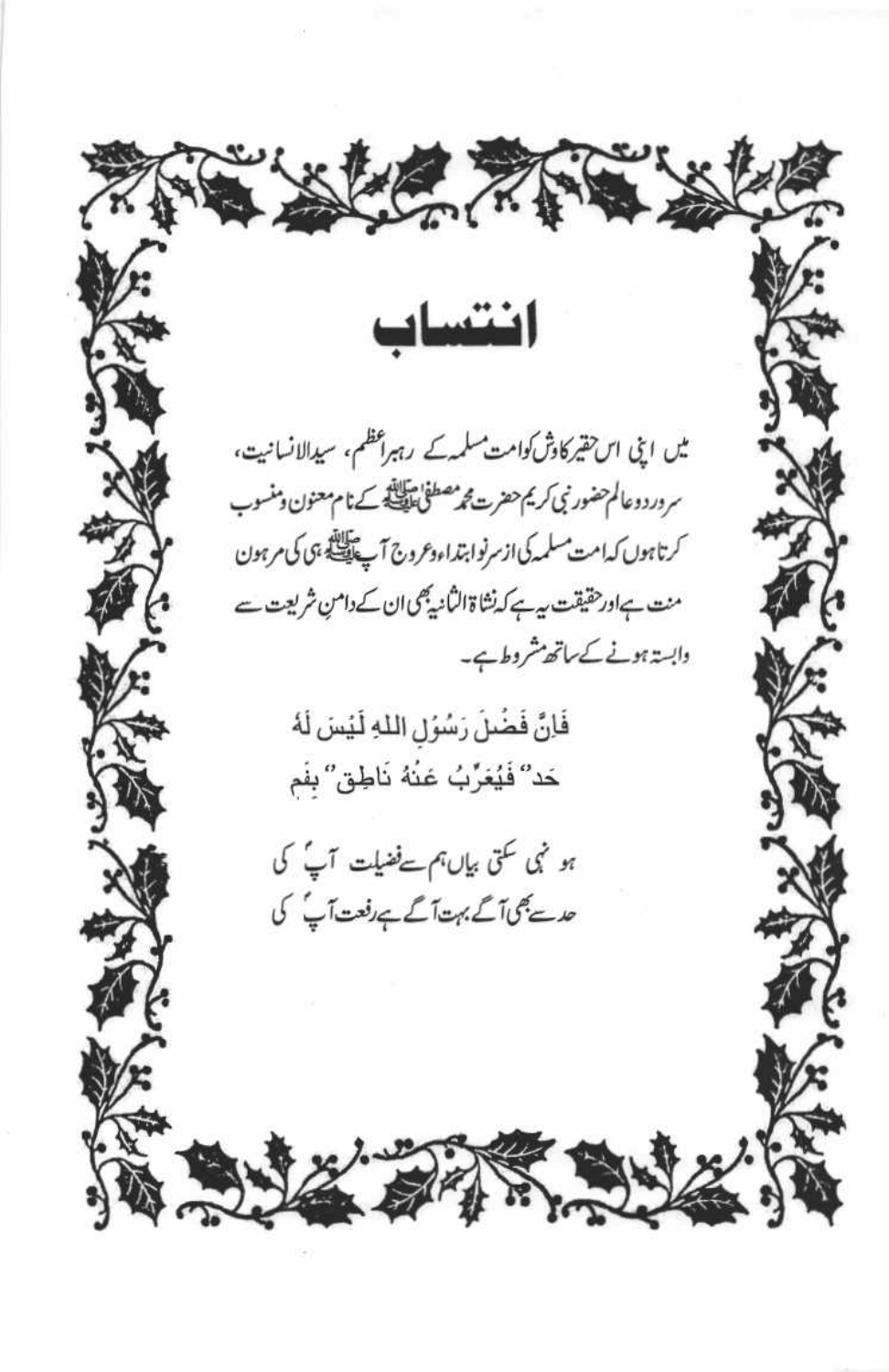اظهارتشكر

المسحسد لملسه! تمام حمدوثناءالله رب العالمين کے لیے جس نے اپنے فضل وکرم ہے بھے اتنی صلاحیت دی اورموقع عطا کیا کہ جس کی بدولت پیکمی اور محقیقی کام پایہ بھیل کو پہنچا۔اس سمی میں میرےاستادمحترم،مر بی ومخدوم،میرے مقالے کے نگران پروفیسر ڈاکٹر حسام الدین منصوری ڈین فیکلٹی آف اسلامک اسٹڈیز کا بہت بڑاحصہ ہے۔پیرحقیقت ہے کہان کی پدرانہ شفقت میر کے کمی سفرکو جاری رکھنے کا باعث بنی ہے۔آج کے مادہ پرستانہ دور میں ان کی بےلوث محبت ،ہمدردی،خلوص اورعکم دوَیْ قابل ساکش ہے۔اگر مجھےان کی سرپرتی،قیمتی مشورے،خصوصی توجہ اور تحقیقی استعانت حاصل نہ ہوتی تو میں اس تحقیق کے تخص مراحل کو بھی بھی طے نہ کر سکتا۔ اللہ تعالیٰ ان کو جزائے خیر عطا كر اوران كومز يدعزت ومربلندى عطاكر ے (آئين) (جزاك الله خيرا) میں ڈاکٹر احسان اکمتی صاحب اورمحتر م جناب شعاع النبی صاحب کا بھی شکر گذار ہوں کہ جنہوں نے مجھےمقالے کی تیاری کے لیےاہم معلومات وہدایات دیں۔ میں اپنے والدین کے مسلسل توجہ، ہدایات اور دعاؤں پر تہہ دل سے مشکو رہوں کہ ساری مشکلات ان کی دعاؤں سے بفضل تعالیٰ آسانی میں تبدیل ہوگئیں۔

میں بورڈ آف! پُروانس اسٹڈیزاینڈریسرچ (B.A.S.R) کے تعاون کا بھی مشکورہوں۔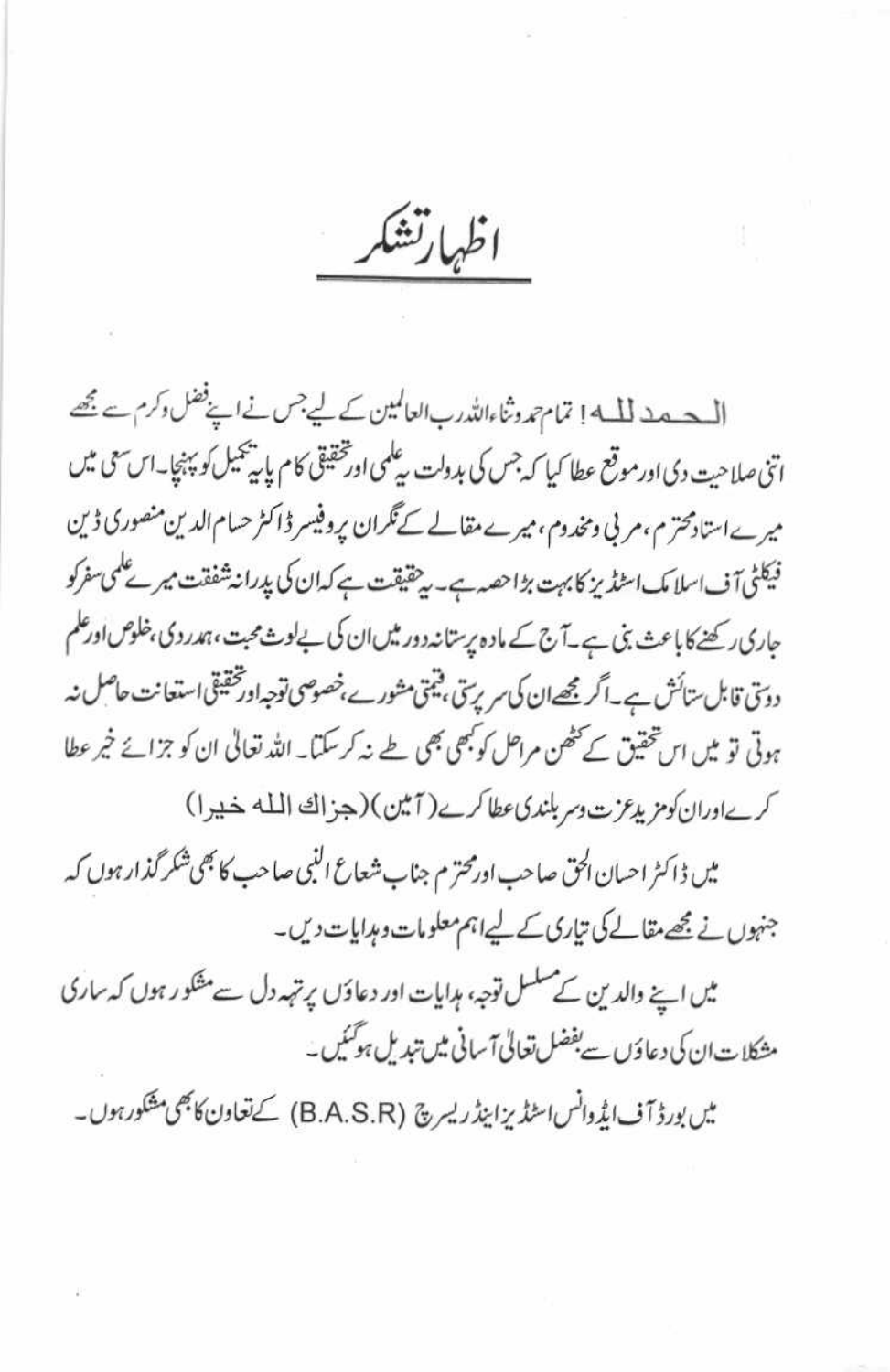میں نے اس مقالے کی تیاری میں متعدد کتب خانوں سےاستفادہ کیا جن میں جامعہ کراچی کی ۋا كىژىمحمودخىيىن لائېرىرى، ۋا كىژىمىيداللەلائېرىرى،اسلامى يونيورىڭ اسلام آباد لائېرىرى،علامەاقبال لائبریری مری، پی اےایف لائبریری، دعوۃا کیڈی لائبریری، مکتبہء سرور کے منتظمین کا تہہ دل سے شکر گذار ہوں۔ جناب اعجاز اور ثاقب صاحب کا خصوصی طور پر مشکور ہوں کہ انہوں نے میرے مقالے کی تیاری میں کتب کی فراہمی کا بہترین انتظام کیا اور جیل صاحب کا شکر یہ کہ انہوں نے کمپوز نگ کے مرطے میں اپنی مہارت کو بروۓ کارلاتے ہوئے ہر تھم کی معاونت کی۔آخر میں اپنی شریک حیات کے تعاون کا بھی مشکورہوں جسکی بھر پورمعاونت سے مقالے کی صبح کا کا مہمل ہوا۔ جزاهم الله خيراً كثيراً كثيرا

 $\mathbb{R}^n$  . In the set of the set of  $\mathbb{R}^n$ 

حافظ سيدمجر شيم سرور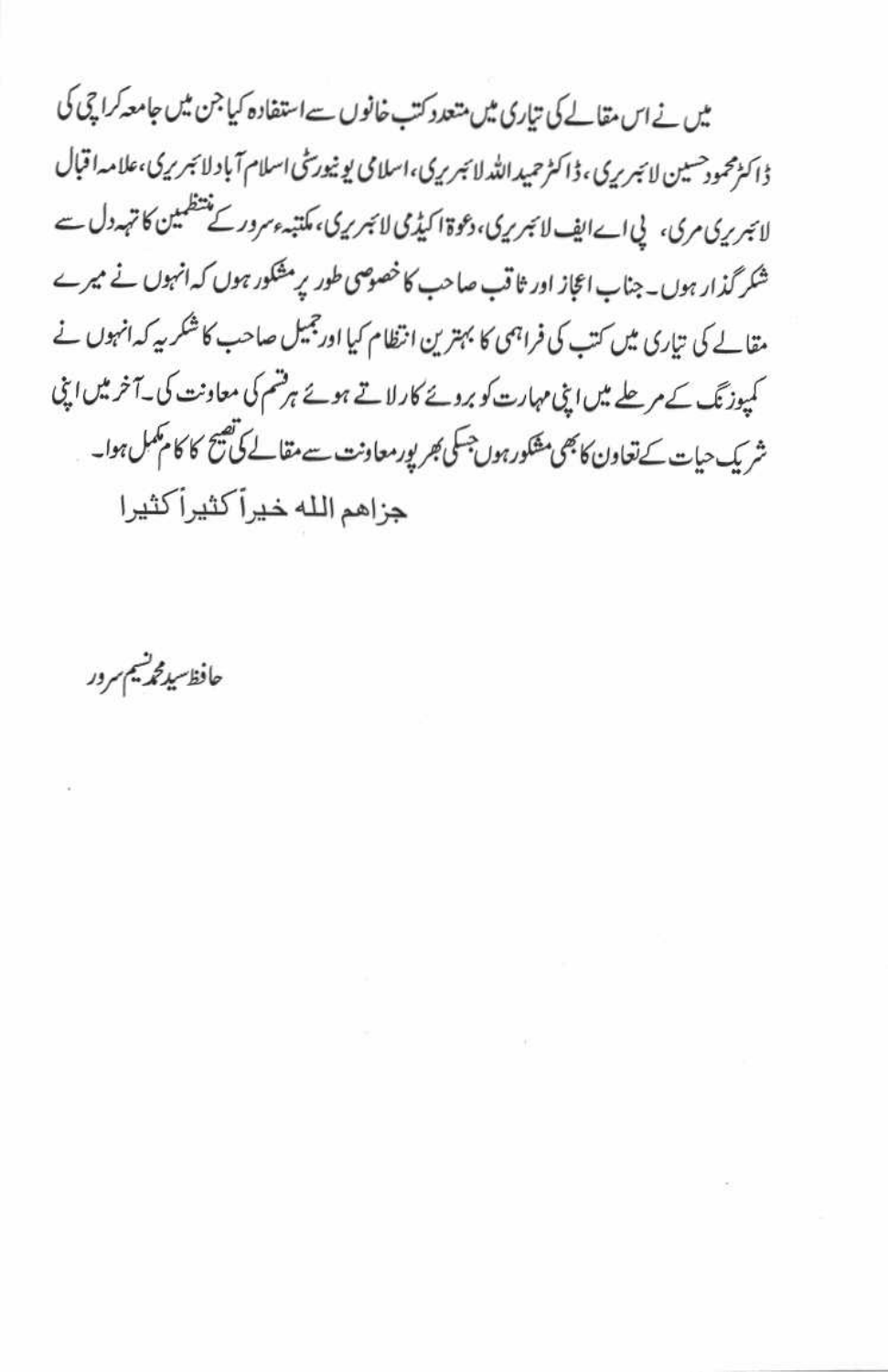## تلخيص مقاله

اللہ تعالیٰ نے اس کا ئنات کے اشرف المخلوقات کے لیے کچھاٹل توا نین مقرر فرمائے ہیں جس کوسنت الٹی کہاجا تا ہے۔ رتوا نين اللي بغير كن تبديلي كرجارى اورنا فذبيب فسلسن تتجد لمسعنت المله تبديلا ولمن تجد لمسعنت المله تحويلا ٢٥:٣٣)

قوانبین الٰہی میں ہےایک اہم قانون اقوام دملل کے عروج وز وال کا ہے۔زندہ تو موں کی خصوصیات میں ایک اہم خصوصیت پہ ہے کہ وہ اپنے ماضی اور حال پرنافتیرانظر ڈالتی رہتی ہیں۔حقیقت پہ ہے کہ دوسر وں کوتنقید کا نشانہ بنانا بہت آ سان ہوتا ہے۔اورعموماً افراداورقومیں خود تنقیدی سے احتراز کرکے دوسروں ہی کو ہدف تنقید بناتی ہیں لیکن کی قوم کی''دہنی بالیدگی'' کا نقاضا ہے کہ خود کوتنقید کا ہوف بناتے ہوئے ہہ معلوم کرنے کی کوشش کرے کہ اس شکست وریخت میں خود اسکااوراتکی قوم کا كتناهصهء

اس مقالے کوتحریرکرنے کی غرض وغایت یہی تھی کہ امت مسلمہ کے عروج وز وال کاسنت الٹی کی روشنی میں جائز ہ لیا جائے اوراسباب ز وال کوتلاش کر کے اس کے مذارک اورنشا ۃ ثانیہ کے لیے نشان راہ کاتعین کیا جاسکے۔

محسن انسانیت ٔ نے امت مسلمہ کووی ءربانی سے جوڑ کر خیرامت بنایااورشر بعت الٰبی کی وہ ثمع حتھا گئے جوامت مسلمہ کے لیے تا قیامت مشعل راہ ہے۔اس کوامام بناتے ہوۓ اسی کی روشی میں سفر طے کرنا تھا گر جب ہم نے اس کو پس پشت ڈال دیا تو تاریکی میں گھر گئے ای حقیقت کے تحقیقی جائزے کے لیے میں نے جواپواب وفصول باندھے ہیں وہ امت مسلمہ کے تعارف،عہد رسالت،خلافت راشدہ وفتوحات ہے ہوتے ہوئے ملوکیت اوراس کے منانج کا ذکرہے۔جس میں امت مسلمہ کے نشیب دفراز کی داستان کامختصر کس ہے۔

اس میں امت مسلمہ کے اہم مفکرین، مفسرین دمجتھدین کے خیالات وافکارکوذ کرکرتے ہوئے امت مسلمہ کے زوال کے گر کا ت کاتحقیقی جائز ہ لیا گیاہے کہ امت مسلمہ نے جامعیت یعنی ایمان دتقو ٹی اور وسائل وتد اہیر کے اعلیٰ امتزاج کو جب تک قائم رکھا وہ سر بلند رہی اور جب اس نے جامعیت سے کام ٹپیں لیا تو عروج کی منزلوں سے پستی کی طرف دیکھیل دی گئی۔ حقیقت پیہ ہے کہ جب عالم اسلام پرمجر مانہ خواہیدگی طاری ہوئی اور وہ اپنے اصل مشن سے غافل ہو گئے تو انجام کار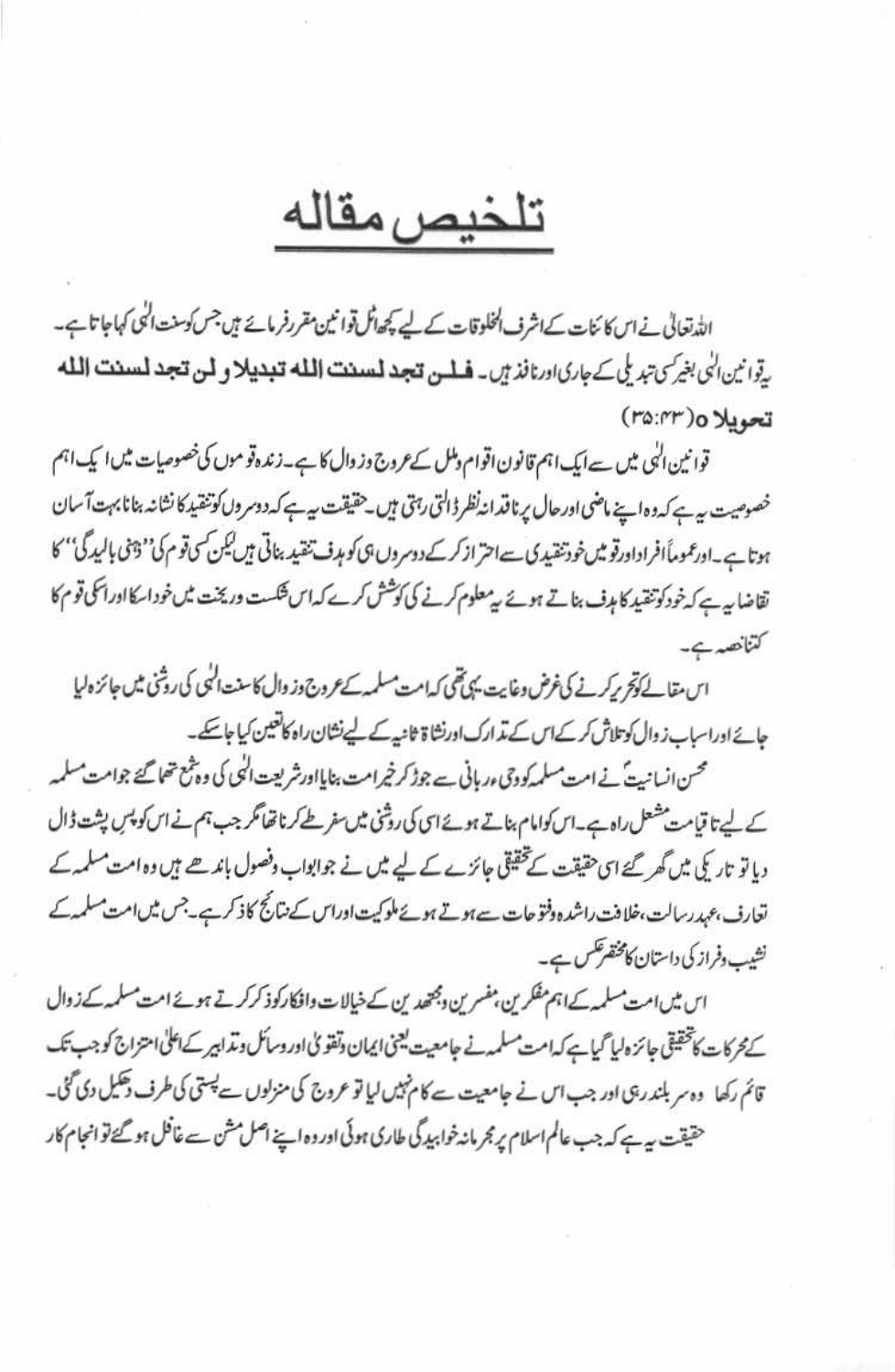مغرب نے زمام اقتد ارچیین لی۔اورانہوں نےمسلمانوں کےعلوم کی روشنی میں سائنسی میدان میں تہلکہ مجاد یااور منعتی میدان میں اپنی دھاک بٹھادی لیکین مغرب اس امانت عظمیٰ کاحق ادانہ کر کا۔واقعہ ہیہ ہے کہ یور پی نشا ۃ ثانیہ کے مادی،روحانی واخلاقی مفسدات نے انسانیت کوزخم خوردہ کر دیاہے۔ جہاں پرانصاف دحق طاقت والوں کے لیے اورانسانی مسائل کے لیے کے لیے دہرا معیار دطیر ہظہراد یا گیاہے۔دراصل قوموں کی زندگی میں یہی وہ فیصلہ کن مرحلہ ہوتا ہے جب سنت الٰہی کےمطابق دنیا کی قیادت نااہل لوگوں ہے چھین کرکسی اور کے حوالے کر دی جاتی ہے۔

تاریخی شواہد سے اس بات کا واضح اشار ہا ہے کہ عالم انسانیت کی قیادت وسر براہی پھرامت مسلمہ کے ہاتھوں میں آنے والی ہے کیونکہ امت مسلمہ کے پاس "شریعت اسلام" کا ایسا مرہم موجود ہے جو نہ صرف مغرب کے لگائے گئے زخموں کو مندل کرسکتاہے ہلکہ عالم انسانیت کوامن وسکون کا گہوارہ بناسکتاہااورواقعہ ہیہ ہے کہ آج کی دنیااسی کی تلاش میں سرگرداں ہے۔ الحمد للہ! آج امت مسلمہ میں بیداری کی لہر پیدا ہو پھی ہے۔احیائی تحریکوں نے سر چشمہء ہدایت سے تعلق کو جوڑنا شروع کر دیاہے۔عہادات ہے لےکراقتصادی معاملات تک ازسرنوتحقیق واصلاح کا کام جاری ہےاسلامی ممالک کی تعداد و دسائل بھی قابل قدرصدتک ہیں اور **واحد و المھم ماا ستطعتم** کے پیش *نظر عمر کی قو*توں ہے بھی لیس ہیں۔ پس آج امت مسلمہ کے نشاۃ ثانیہ کے لیے ایسی عالمی قیادت کی ضرورت ہے جومسلم امہ میں نصب العین کے تعین اوراختلا فی مسائل میں اعتدال کی راہ کو ہموارکر تے ہوئے حج کوملت اسلامیہ کی سالا نہ عالمی کانفرنس کے طور پراستعال کرے، جمود کی فضا کوتو ڑےاور امید کی فضا کو عام کرےاورمسلم امید میں جانی و مالی تعاون کا وہ جذبہ پیدا کرے جو نبی مہر پان پیچلنگے نے انصار ومہاجرین کے درميان پيدا کياتھا۔

بلاشيدآج امت مسلمه كےنوجوان نسل عصري وديني علوم ميں تحقيق كاعنصر بڑھ ر ہاہے جو بالآ خرعروج امت كا پيش خيمه ثابت ہوگاادروہ دفت دورنہیں جب .......ظلمت رات کی سیماب پاہوجائیگی اورانشاءالله شب گریزاں ہوگیآخرجلوۂ خورشید سے یہ چن معمورہو گا گنمہ توحید ہے

وَمَا تَوْفِيْقِيُ إِلَّا بِاللَّهِ

حافظ سيدمجمه يتم سرور امیدوار برائے کی انکاڈی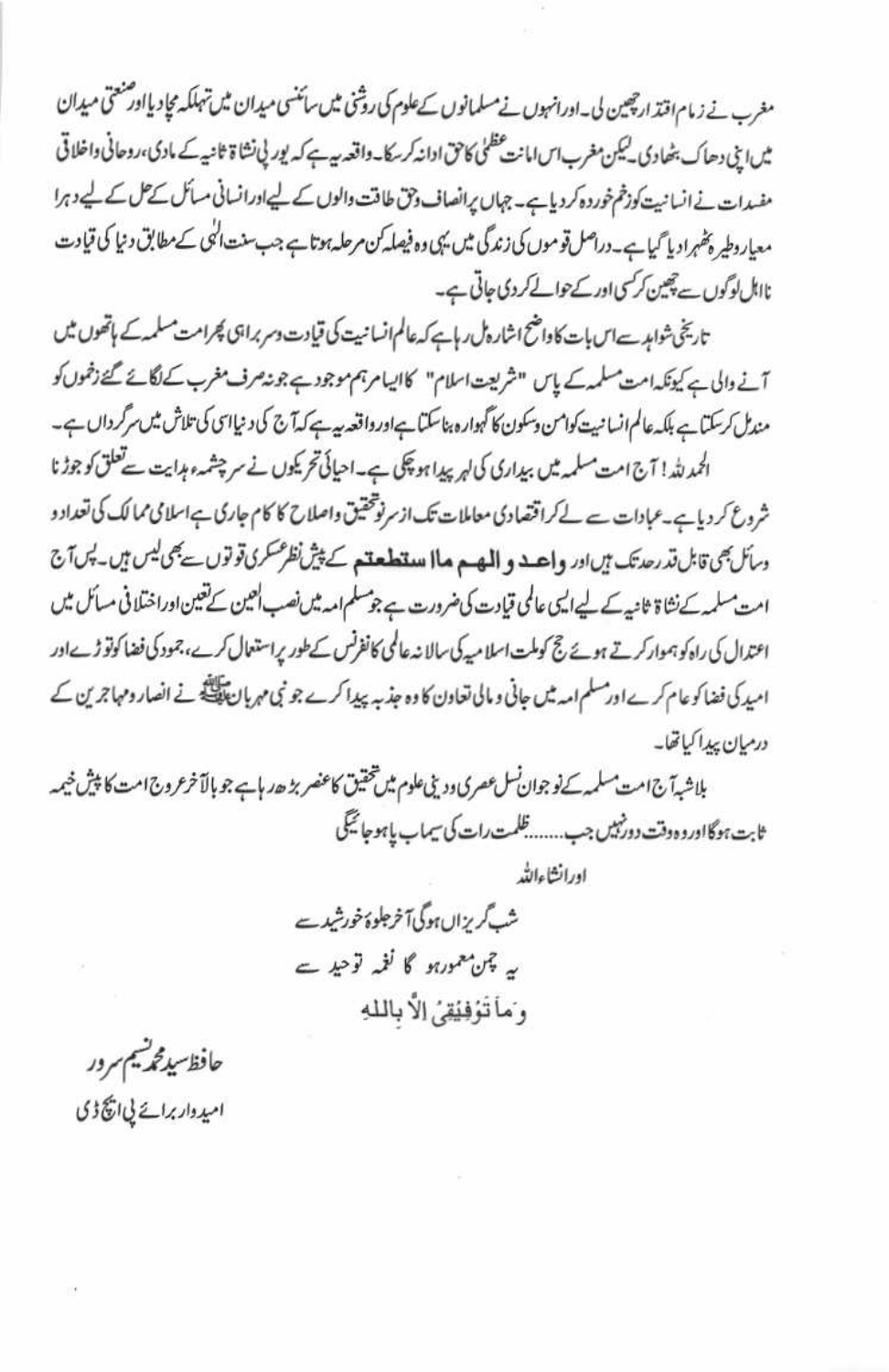## **Abstract of the Thesis**

Some firm sets of laws have been given to the crown of creation by Allah Almighty, and these laws are called Sunnat-e-Ilahi. These rules and laws, without any change, have been implemented ever since as clearly stated in the Holy Quran:

## فلن تجد لسنت الله تبديلا ولن تجد لسنت الله تحويلا 0 (43:43)

One of these laws is the law of climax and downfall of nations.one of the basic features of a living nations is that they cast a critical look at past and the present.Indeed, it's quite easy to criticize others, and it is a common practice by the individuals and the nations that instead of criticising themselves they criticise others. While criticising oneself, the mental maturity of a nation should demand to know the amount of share that nation shares in its devastation and destruction.

The purpose of this thesis was to throw light on the Climax and Downfall of Ummat-e-Muslima in the perspective of Allah's Laws and to delve into the causes of this downfall so that the path for renaissance of the Muslim may be paved through these findings.

The Holy Prophet Muhammad (S.A.W) fastered and linked all the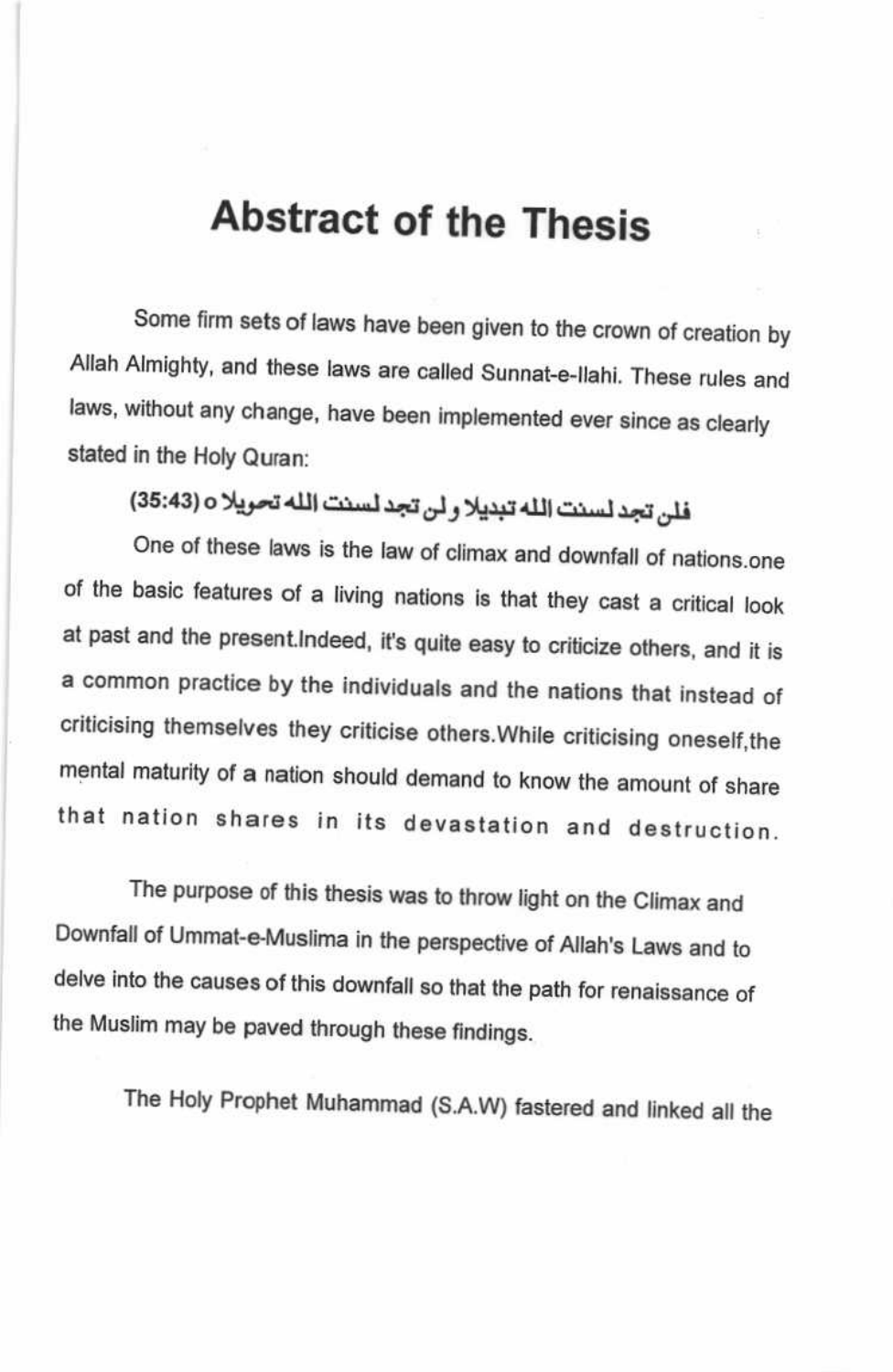Muslims to one another by the revelations of the God Almighty and handed over them such candle of Islamic Teachings which will keep on throwing light of guidance till Resurrection Day. We had to follow this light in our quest of right path, but, we ignored and turned our backs to it and fell into deep pit of ignorance. To make an analytical study of the causes of the down fall of the Muslims, I have divided my findings into different chapters encompassing Introduction of the Muslims, Prophetic age, Four

Caliphs, Conquests of the Muslim and Sultanate and results, and this portrays a brief sketch of the story of nemises of the Muslims.

In this thesis I have analyzed the reason for the downfall of the Muslims in the light of great thinkers and Islamic scholars. It's a reality, until and unless the Ummat Muslima was united; practiced and maintained a balance in worldly matters and religious affairs, were successful. When they got segregated, were thrown in the gorge of humiliation.

This is a fact when Muslims underwent an ominous slumber and got strayed from their real mission, resultantly the West got hold of everything and dominated the scenario and came to power. But the west could not bear the burden of this great treasure.

In fact, the political, spiritual and moral annihilative effects of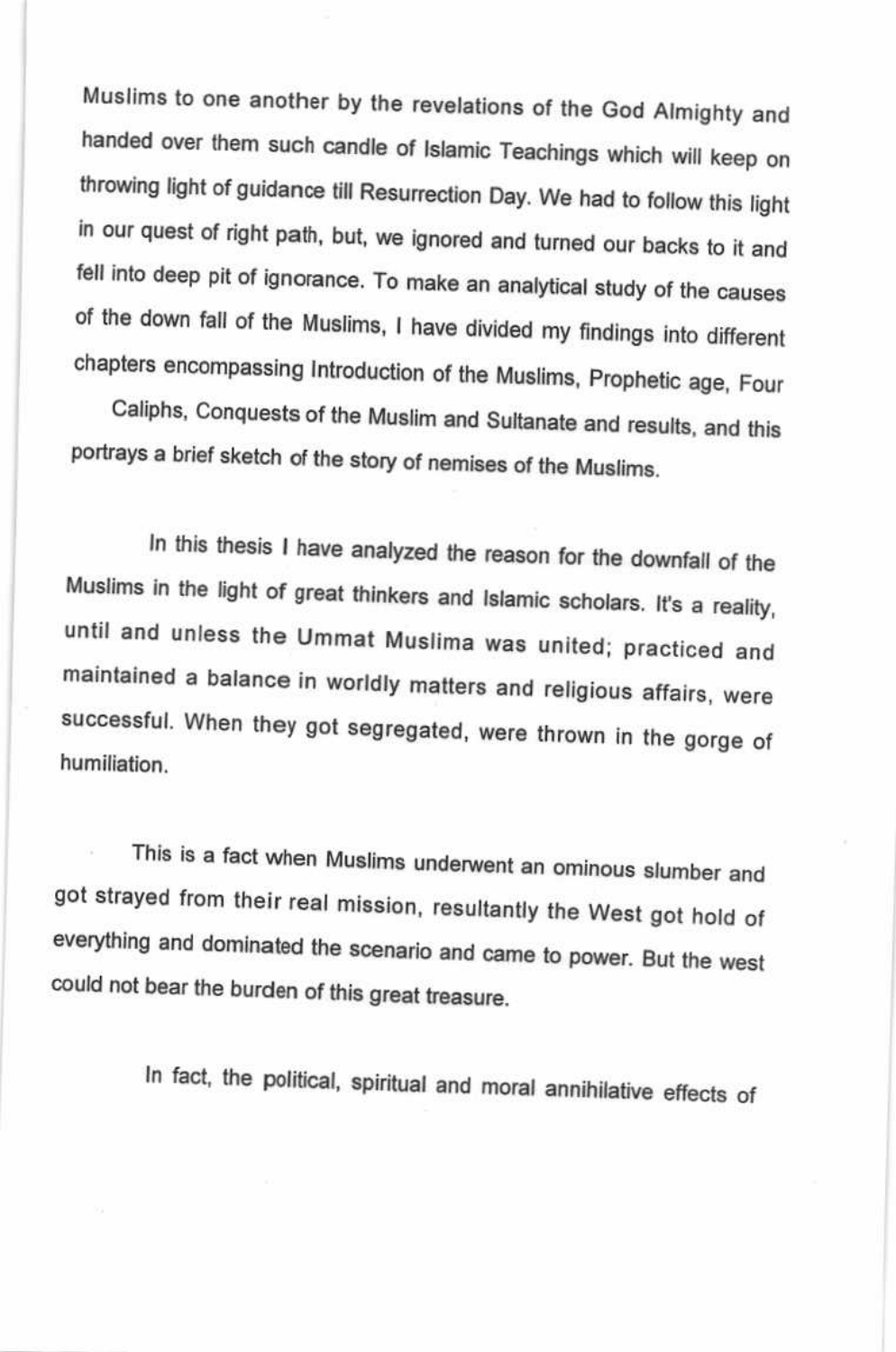European renaissance deeply hurt and injured the very soul of humanity. Now justice and right is only for the fittest and for the solution of human problems double standards have been evolved and formulated. In fact, this is the decisive turn in the lives of nations when the reign of world leadership is taken from incapable people and is given to those who deserve and this is what we call Sunnat-e-Ilahi

Historical evidences clearly suggest and indicate that the Muslims, once again, are going to rule the whole world because the Religion Islam not only has the ointment for the wounds afflicted by the Europe but it's such an antidote which can remove every malady clung to the humanity making it a paragon of serenity and tranquility, and today's world needs nothing more than this.

Alhamd-0-Lillah Today, we can see a visible surge of awakening within Ummat-e-Muslima, the reincarnation movement has, at long last, started to connect to the ultimate guidance. From rituals to economic matters, research and correction process has been initiated. The number of Islamic countries and their resources is increasing to a satisfaction extent, and they are well equipped with military equipment and arsenals. Thus for the renaissance of the Muslims, we need such leadership on world level which should set up a right direction and ultimate objectives for the Muslims and utilize the pilgrimage as annual Islamic Conference. Moreover, this new leadership should melt the ice on the glaciers of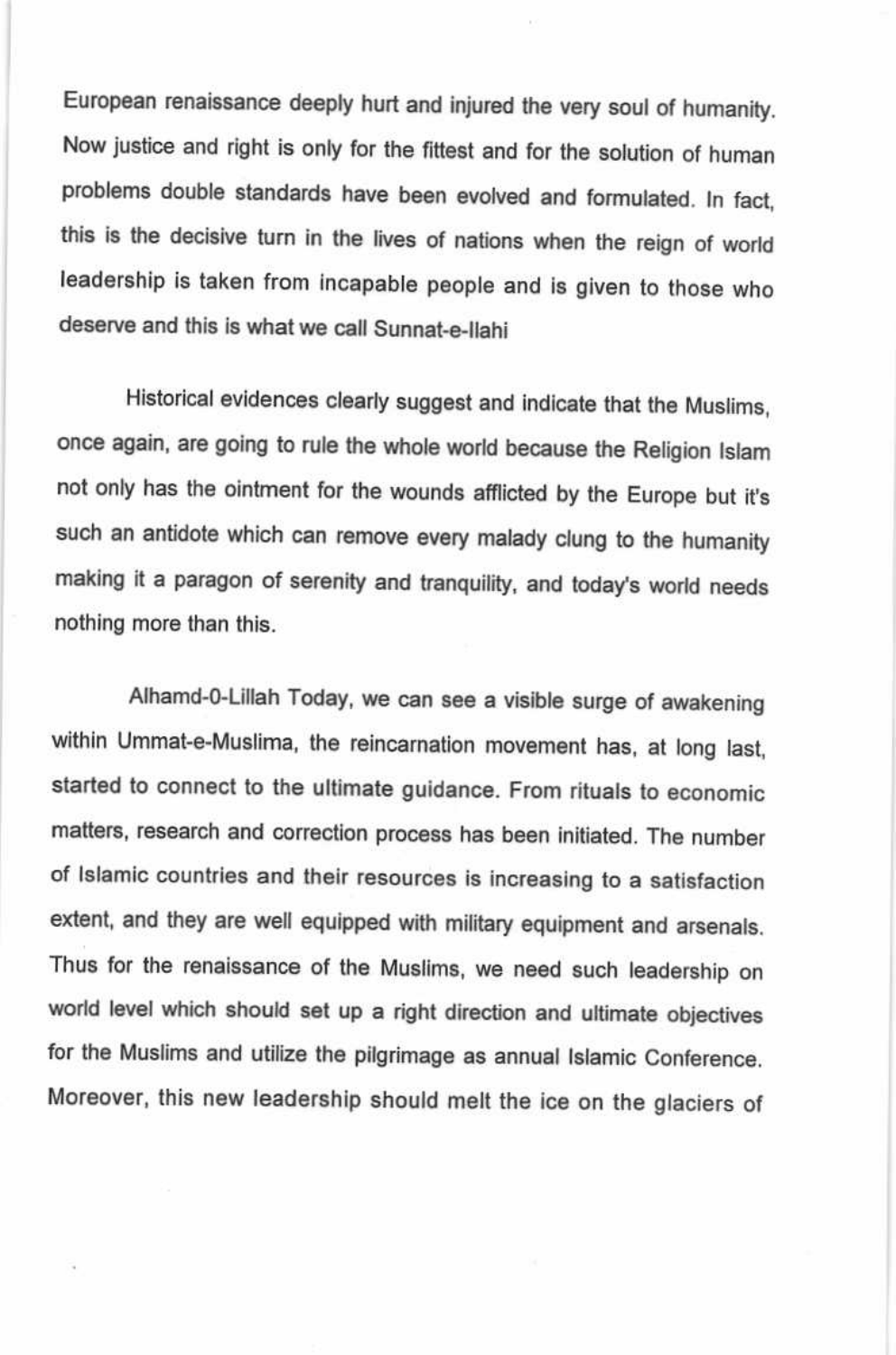pessimism and try to create an environment of unity, fraternity and sacrifice as The Holy Prophet Muhammad (SAW) created among Ansa'r and Muhajireen.

Undoubtely, the earnest to research in religious as well as contemporary disciplines is on the increase among Muslim youth that may be the first sign of the Climax of the Muslims to regain the lost status, and time is not far when darkness will have to give way to the dazzling light of Tauhid, Insha Allah.

ظلمت رات کی سیماب پاہوجا ٹیگی اورانشاءاللہ Ć شب گریزاںہوگیآ خرجلوۂ خورشیدے یہ چمن معمورہو گا گفمہ توحید ہے وَ مَا تَوْفِيْقِيُ إِلَّا بِاللَّهِ

Hafiz Syed Muhammad Nasim Sarwer Candidate for

Ph.D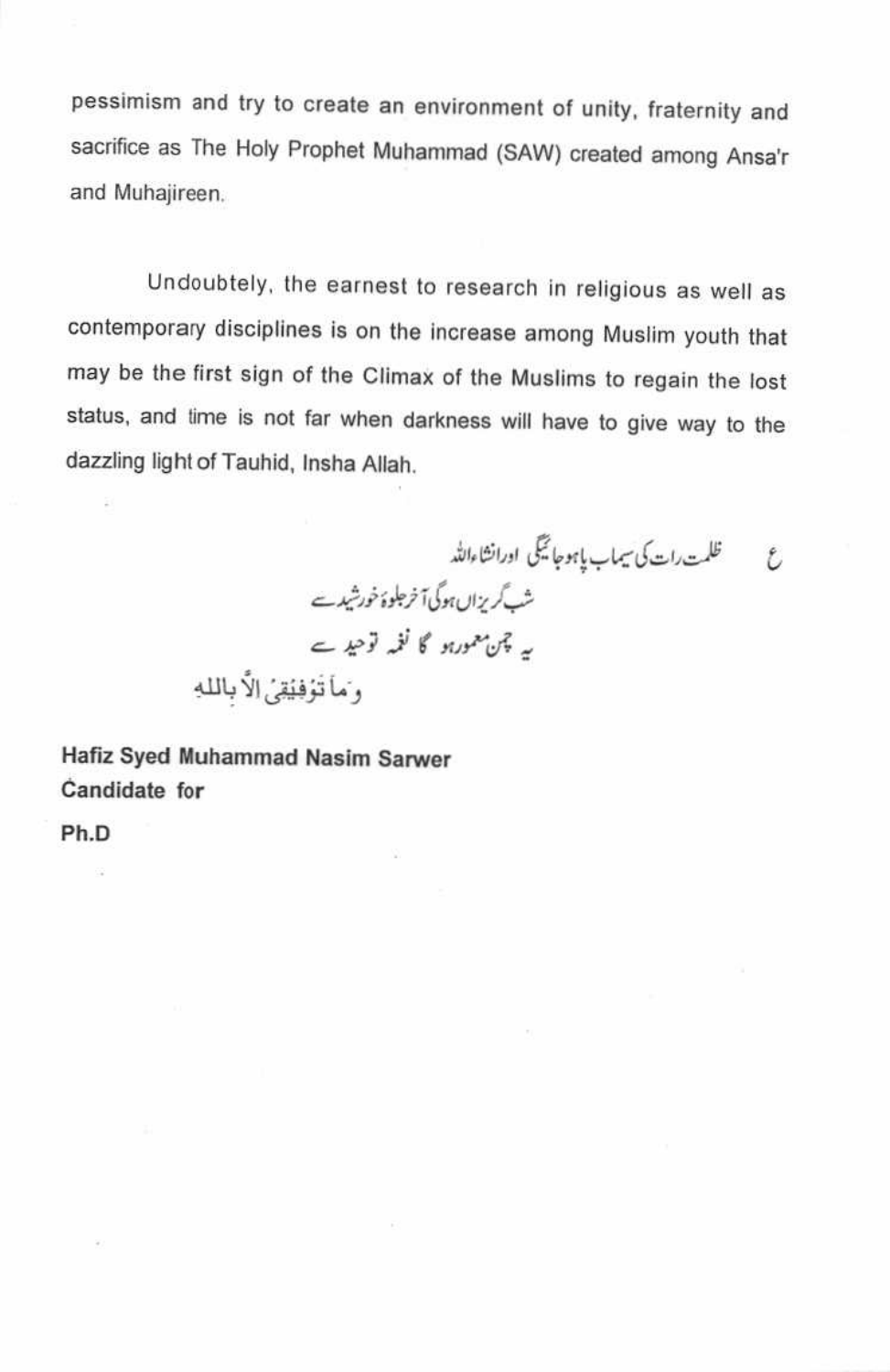فہر سرت مضامیں

į,

 $\mathfrak{f}$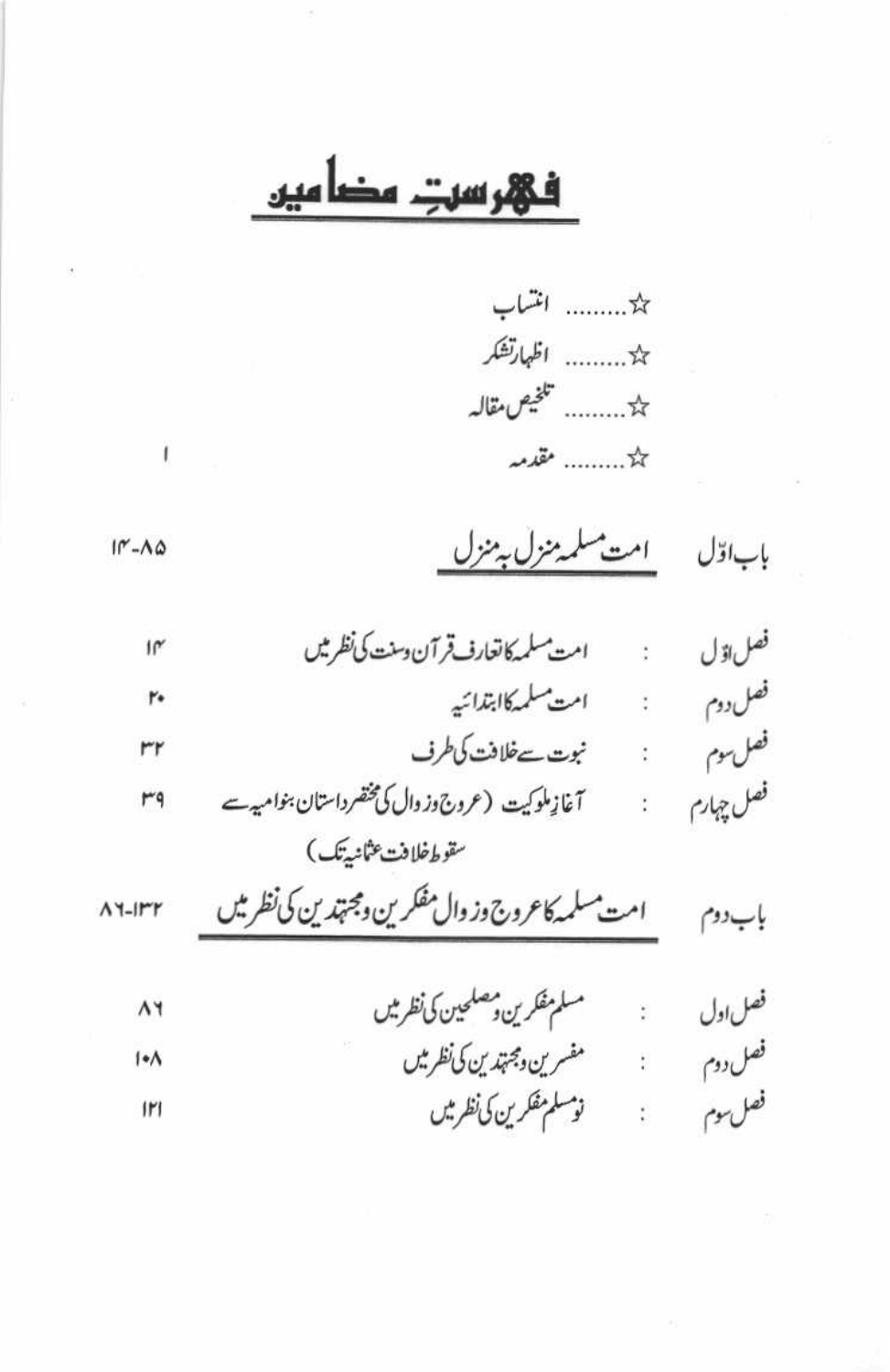$\langle \hat{N} \rangle$ 

 $\sim 100$ 

 $\sim$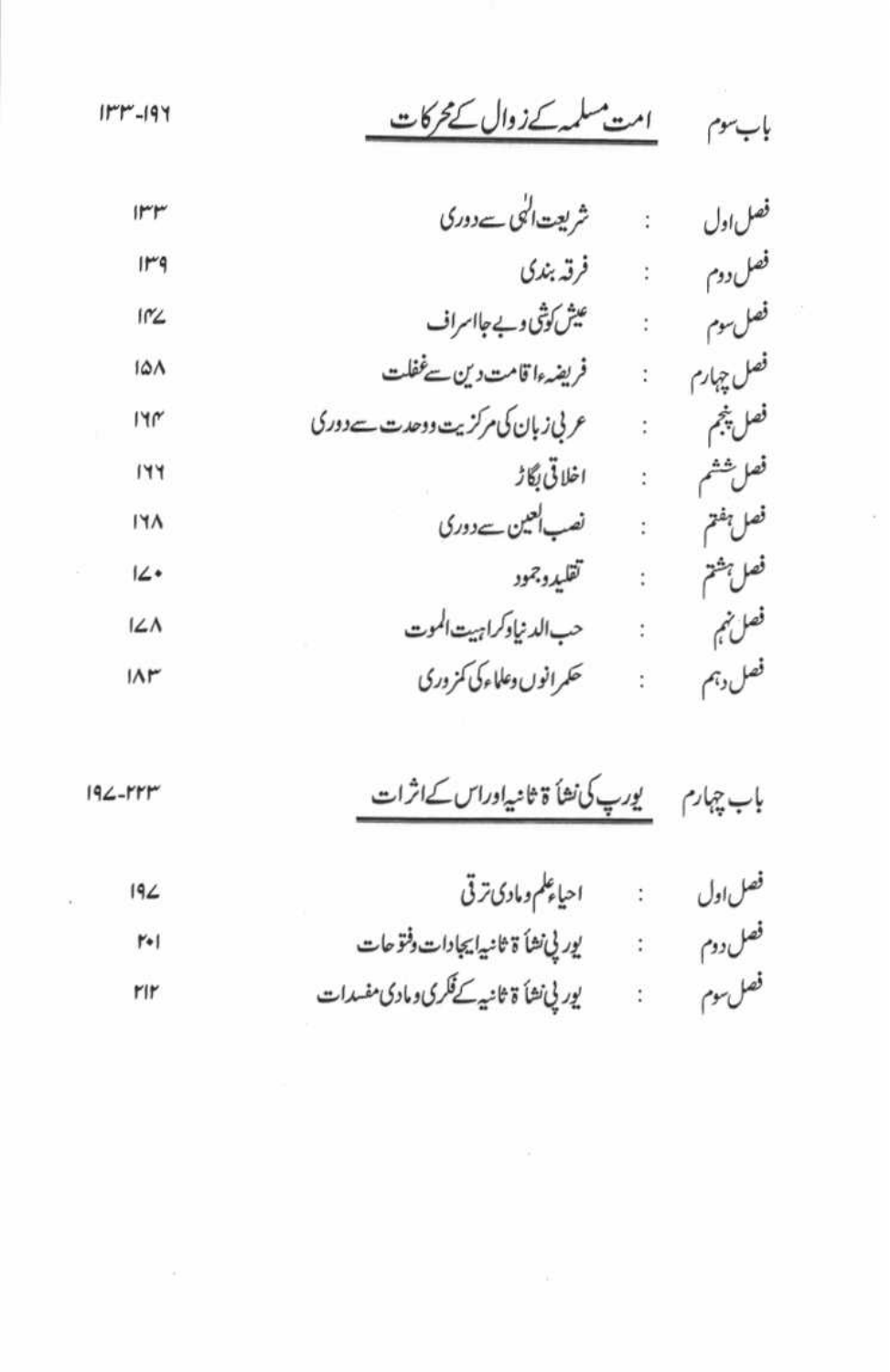بيدائ أمت كاآغاز بإب يثجم rrr-rrx میانی اصلاح اورتجار یک اسلامیه  $rrr$ فصل اول Ŷ. عالم اسلام اوراس کے دسائل **MMY** فصل دوم ţ. مسامئ تغمير واستحكام امت  $r\gamma_*$ فصل سوم  $\ddot{\cdot}$ امت مسلمہ کی نشأ ة ثانیہ کے مدارج بابدشم  $rrq$ - $rq$ عالم اسلام كوضر ورت قيادت فصلاؤل  $rrq$  $\ddot{\phantom{a}}$ وسأنل كےاستعال اورمسائل كے ليے کے ليے سلم اقوام متحدہ كا قيام ror فصل دوم خیرامت کےنقاضے کی ادائیگی فصل سوم ror  $\ddot{\phantom{a}}$ اختلافي مسائل ميںاعتدال کی راہ فصل جہارم  $M*$  $\ddot{\cdot}$ فصل پنجم مذتبى قيادت كااتحاداوراحيا يحطلافت كااهتمام **FYA** ł, مساجد (تنظمي مجالس )اورج (سالا نه كانفرنس) بطور ورشام پيچ فعل ششم  $K_{\perp}$ ř, شعوری بیداری فصل تفتم  $K_{\mathcal{L}}$ ł. امید کامل اور جذبه جرأت وقربانی کویروان چڑھانا فصل بثتتم M. ř, فصل نهم اسلامی وجد بدعلوم بر محقیق  $M^{\prime}$ ţ. لساني روابط اورمؤثر ذرائع ابلاغ كى صلاحيت فصل دہم **MA** خلاصه بحث 

كتابيات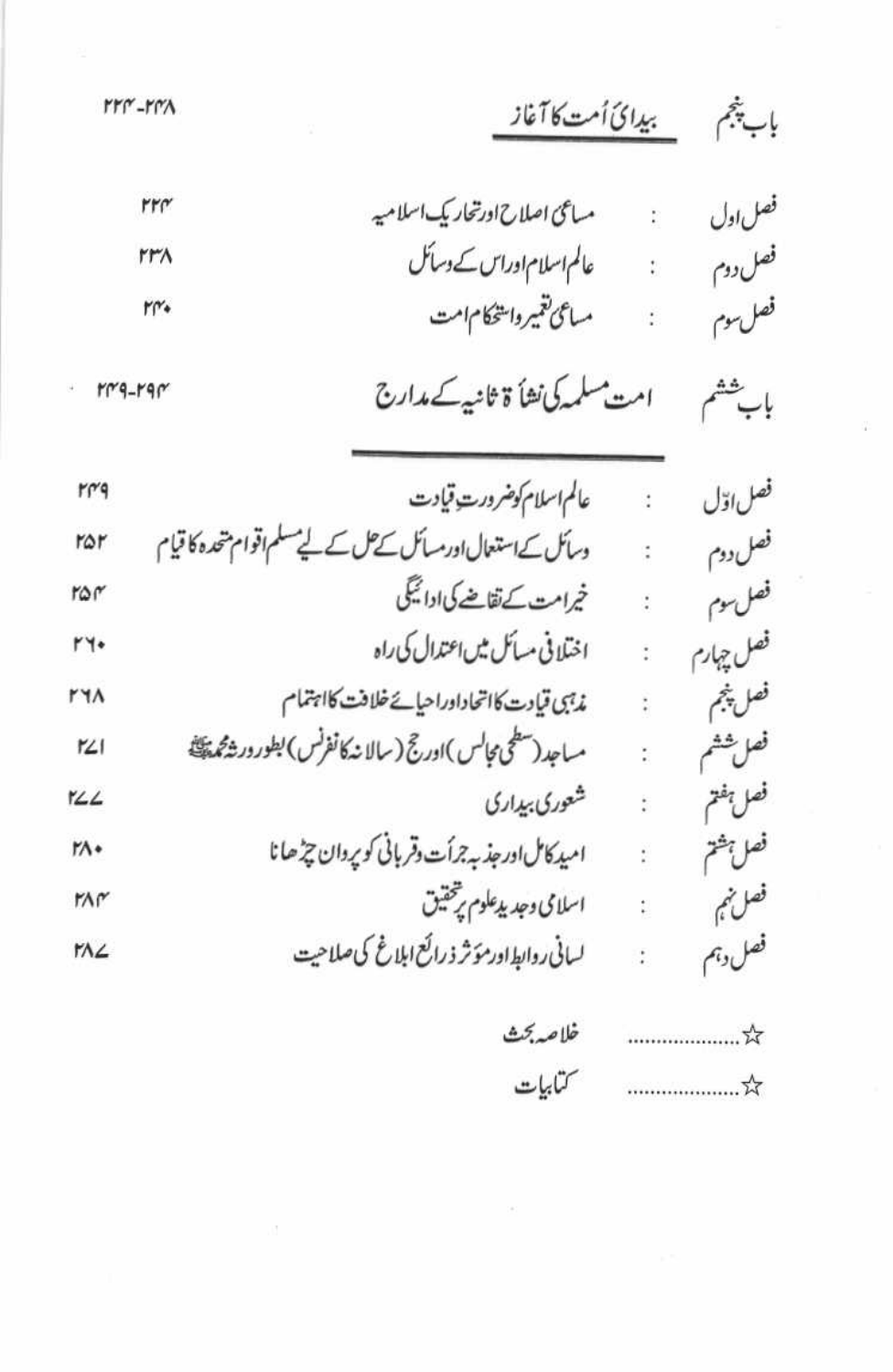بسر الله الرئس الرئير

الْحَمْدُ لِلهِ رَبِّ الْعٰلَمِيْنَ وَ الصَّلوٰةُ وَالسَّلاَمُ عَلَىٰ سَيِّدِنا مُحَمَّدٍ خَاتَمَ النَّبِيِّيُنَ وَ عَلَىٰ اللَّهِ وَأَصْحَابِهِ أَجُمَعِيْنَ وَ الْعَاقِبَةُ لِلْمُتَّقِيْنَ 0

> کلی کو دیکھ کہ ہےتشنہ کیم نحر ای میں ہے مرے دل کا تمام افسانہ

تمام تحدوثناءای ذات کوسز اواریں جس نے اس کا ئنات کی تخلیق کی اوراسے مزین کیا۔ای خالق کا ئنات کافضل ہے کەنسان ک<sup>وبہت</sup>رین مخلوق کی حیثیت سے اچھی ساخت پر پیدا کیا۔ لْقَدْ خَلَقْنَا الْأَنْسَانَ فِيَ أَحْسَنِ تَقْوِيْمِ10) ترجمه: "تحقيق ہم نے انسان کو بہترین ساخت پر پیدا کیا۔" اورانسانوں کو پیدا کرکے یونپی آزادوے مقصد پہل حجوڑ دیا بلکہ فرمایا۔ وَمَا خَلَقْتُ الْجِنَّ وَالْانُسَ الَّا لِيَعْبُدُوْنَ 0 (٢) ترجمہ: "اورہم نے جن دانس کوصرف ایلی عبادت کے لیے پیدا کیا۔" اس سے بڑھ کرز مین پرخلیفہ کی حیثیت ہےاعلان فرمایااور اس احسان عظیم کا باراٹھانے اورفر مانبر داری کی روش اختیار کرنے کے لیے روز اول سے اس کا اہتمام بھی فر مادیا۔انپذا دنیامیں پہلے بھیج جانے والےانسان حضرت آدثم کورہبر و پیغامبر کی حیثیت سے مبعوث کیا۔